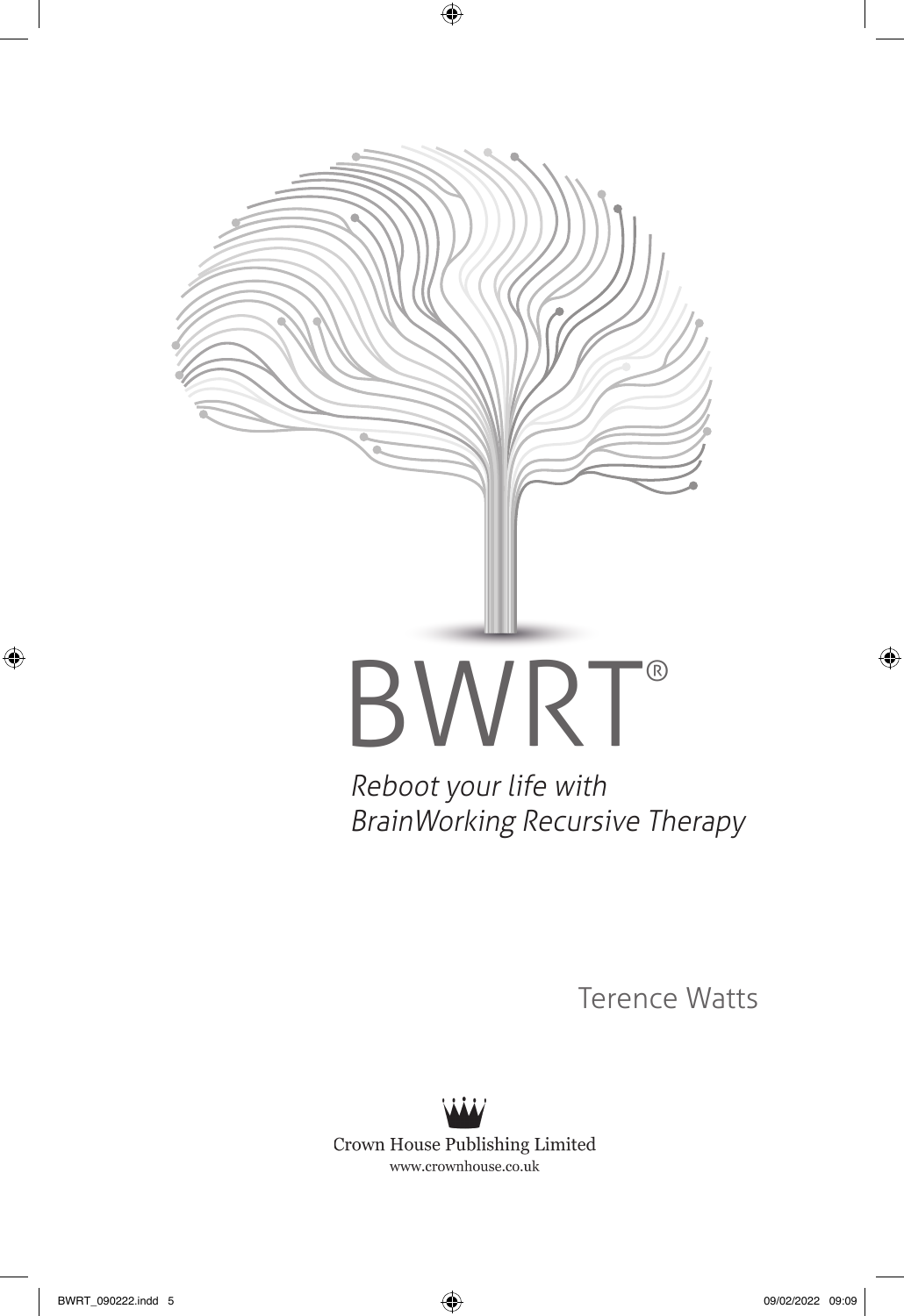#### Published by Crown House Publishing Crown Buildings, Bancyfelin, Carmarthen, Wales, SA33 5ND, UK www.crownhouse.co.uk

and

#### Crown House Publishing Company LLC PO Box 2223, Williston, VT 05495, USA www.crownhousepublishing.com

© Terence Watts, 2022.

The rights of Terence Watts to be identified as the author of this work have been asserted by him in accordance with the Copyright, Designs and Patents Act 1988.

First published 2022.

Cover image © Anita Ponne – stock.adobe.com

All rights reserved. Except as permitted under current legislation no part of this work may be photocopied, stored in a retrieval system, published, performed in public, adapted, broadcast, transmitted, recorded or reproduced in any form or by any means, without the prior permission of the copyright owners. Enquiries should be addressed to Crown House Publishing.

Crown House Publishing has no responsibility for the persistence or accuracy of URLs for external or third-party websites referred to in this publication, and does not guarantee that any content on such websites is, or will remain, accurate or appropriate.

British Library of Cataloguing-in-Publication Data A catalogue entry for this book is available from the British Library.

> Print ISBN 978-178583598-8 Mobi ISBN 978-178583611-4 ePub ISBN 978-178583612-1 ePDF ISBN 978-178583613-8

> > LCCN 2021950844

Printed and bound in the UK by Charlesworth Press, Wakefield, West Yorkshire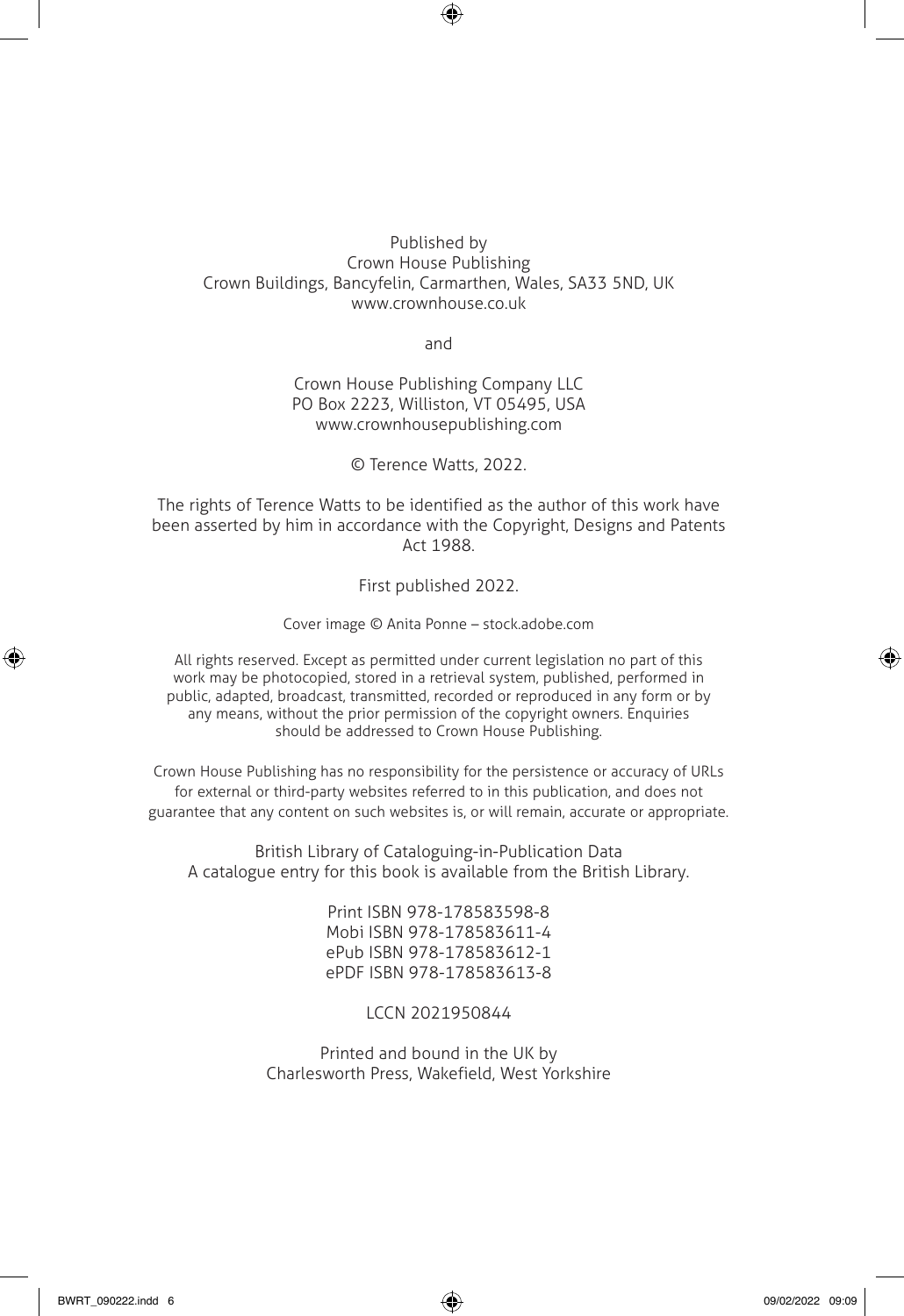Dedicated to my amazing wife, the redoubtable Julie Watts, who patiently listened to all my ramblings about BWRT in the very beginning when it made hardly any sense.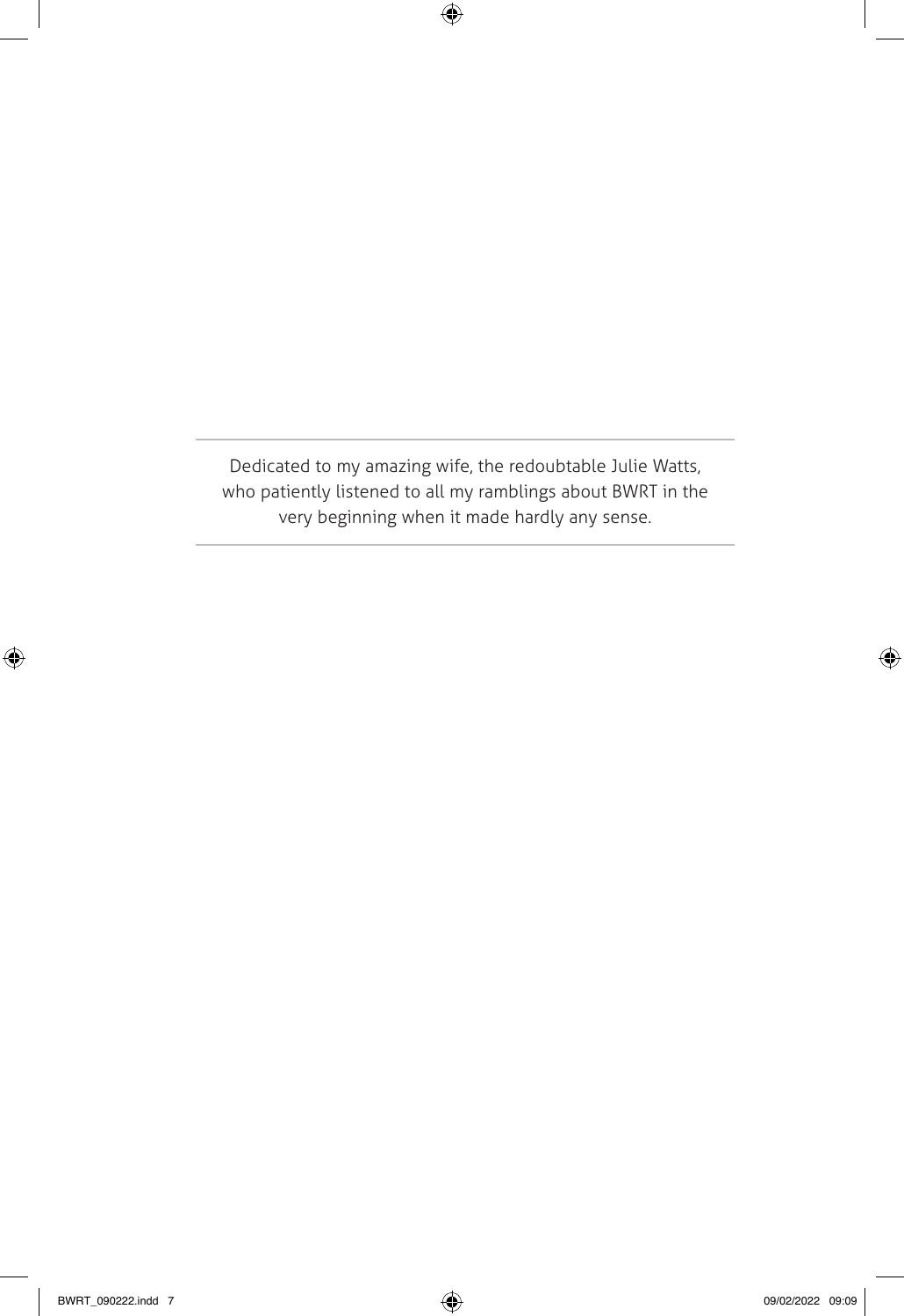## Foreword

I have been a practicing clinical psychologist for 31 years at the date of writing this. During this time, I have spent ten years lecturing in the Department of Psychology, in the Faculty of Community and Health Sciences at the University of the Western Cape in Cape Town. I had also spent some time lecturing at the Department of Medically Applied Psychology at the University of Natal in Durban, South Africa. I met Terence Watts quite by accident. I was doing a clinical hypnotherapy course and in the training manual were several scripts for enhancing deep relaxation. One script immediately looked and felt different. It stood out for me from the routine, boring old scripts I had become accustomed to and was still using in my daily work. I could tell that this was written by someone who was a very different thinker. I was struck by the clarity of thought, the beauty of expression and the crisp, logical flow of ideas. It was written by a person called Terence Watts. I googled him and came to a website called Hypnosense, which I discovered, at that time, was a treasure trove of books and DVDs for anyone doing psychotherapy. I became an excellent customer and bought several of his books!

It made an immediate difference in my clinical practice, and I found that I was able to help my patients faster and more effectively using Terence's techniques and methods. Then about two years later he advertised that he was doing an online course on a new therapeutic technique called BrainWorking Recursive Therapy (BWRT®). After having used Terence's work, I had high regard for his credibility. I signed up for it in October 2013 and the course blew my mind. His concepts and ideas challenged me like nothing had ever done before, forcing me to think differently. BWRT was like nothing I had learned or taught before.

I was excited and intrigued by what I was learning. I had a thriving clinical psychology practice and ran a therapy clinic for inpatient treatment. This clinic generally admitted patients suffering from depression, severe anxiety, post-traumatic stress disorder, sexual abuse, grief, obsessive-compulsive disorder (OCD) and other mental health conditions. I was excited to try this new therapy, with the patient's permission of course, in the safe and protected environment of the clinic. I was astounded by the unexpected rapidity and effectiveness of the treatment. It was then that I realised fully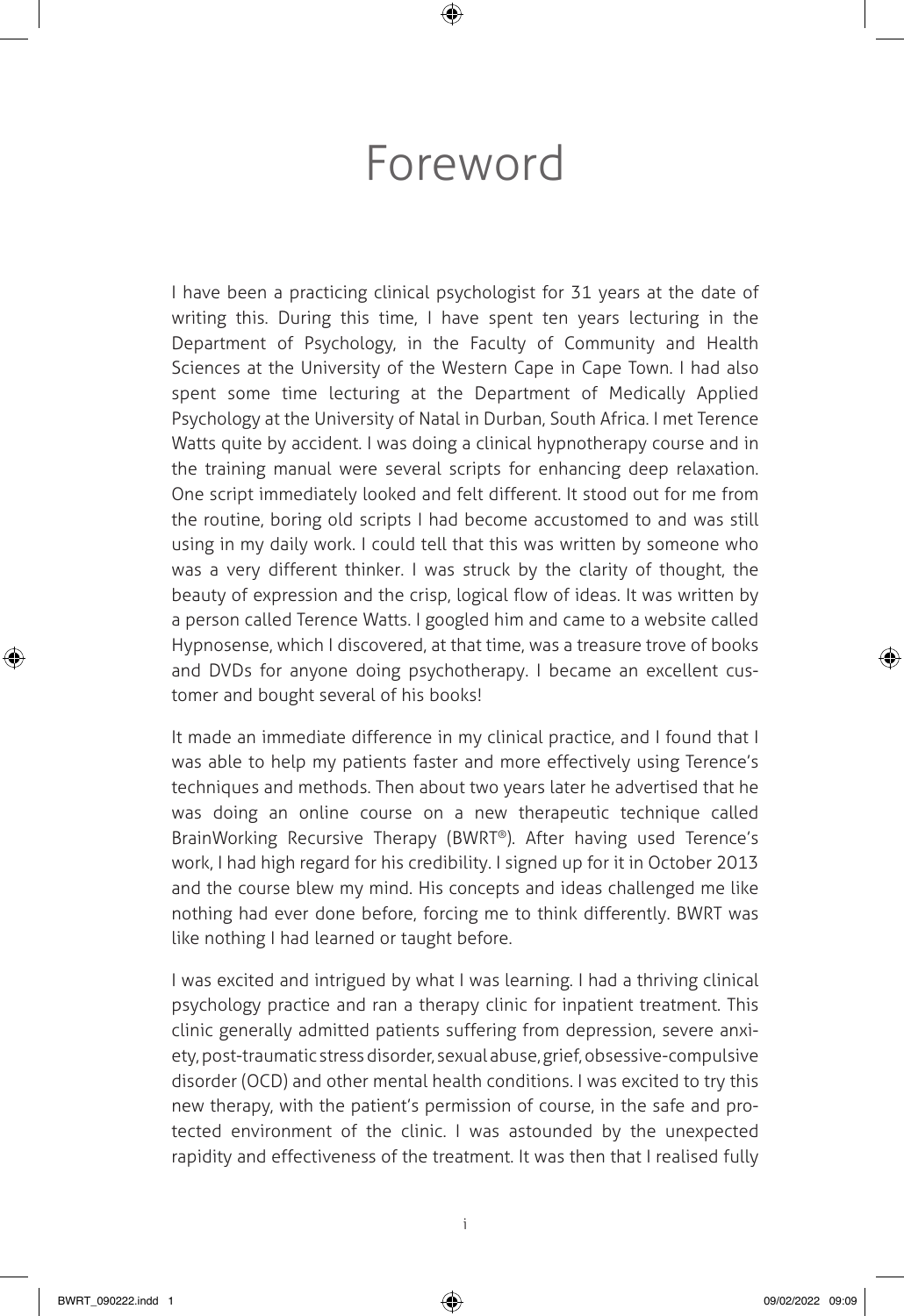that this therapy was going to revolutionise the world of psychotherapy. I then became Terence's research partner and helped to further develop BWRT into the amazing worldwide success that it has now become.

BWRT has absolutely changed the way I practice therapy as a clinical psychologist. I began to teach it to other psychologists, psychiatrists and clinical social workers in South Africa and they all had the same incredible experience with BWRT in their practices. It is now being used at university student counselling centres, some school psychological services, several departments of correctional services, prison psychological services, by several military psychologists and by the South African police psychological services.

This book has been a long time in the making, and its time has finally come. There has never been a more appropriate time for such a book to be written. We are still amid what seems to be an endless pandemic of COVID-19 where the mental health needs of ordinary people have been catapulted to centre stage. With this has come the realisation that there will never be enough experienced psychotherapists to deal with the explosion in mental health issues that have emerged because of the worldwide pandemic. This book, I believe, will go a long way to addressing that vital need. Terence has written a book about a complex therapy in a very simple way. He has made real self-help truly available to the ordinary man and woman who may not otherwise have access to specialised psychotherapeutic expertise. Of course, this book does not in any way promote itself as the answer to all mental health problems for everyone, but it does open the way for people who may not previously have considered getting help for a variety of reasons: such as fear of stigma, financial reasons, geographical location or the belief that therapy is long and complicated and exhausting. But now help is immediately available in this incredible book. Terence has made help easily accessible. There are hundreds of self-help books available all over the world, but this one is special.

It will do what it promises to do in simple, achievable steps that everyone can do, and the best part? In many cases almost immediate results are achievable.

In my years as a senior academic I was privileged to attend many conferences around the world and meet many of the most famous people in the field of psychology. People whose textbooks I'd read as a student, people whose textbooks I had prescribed to my undergraduate students at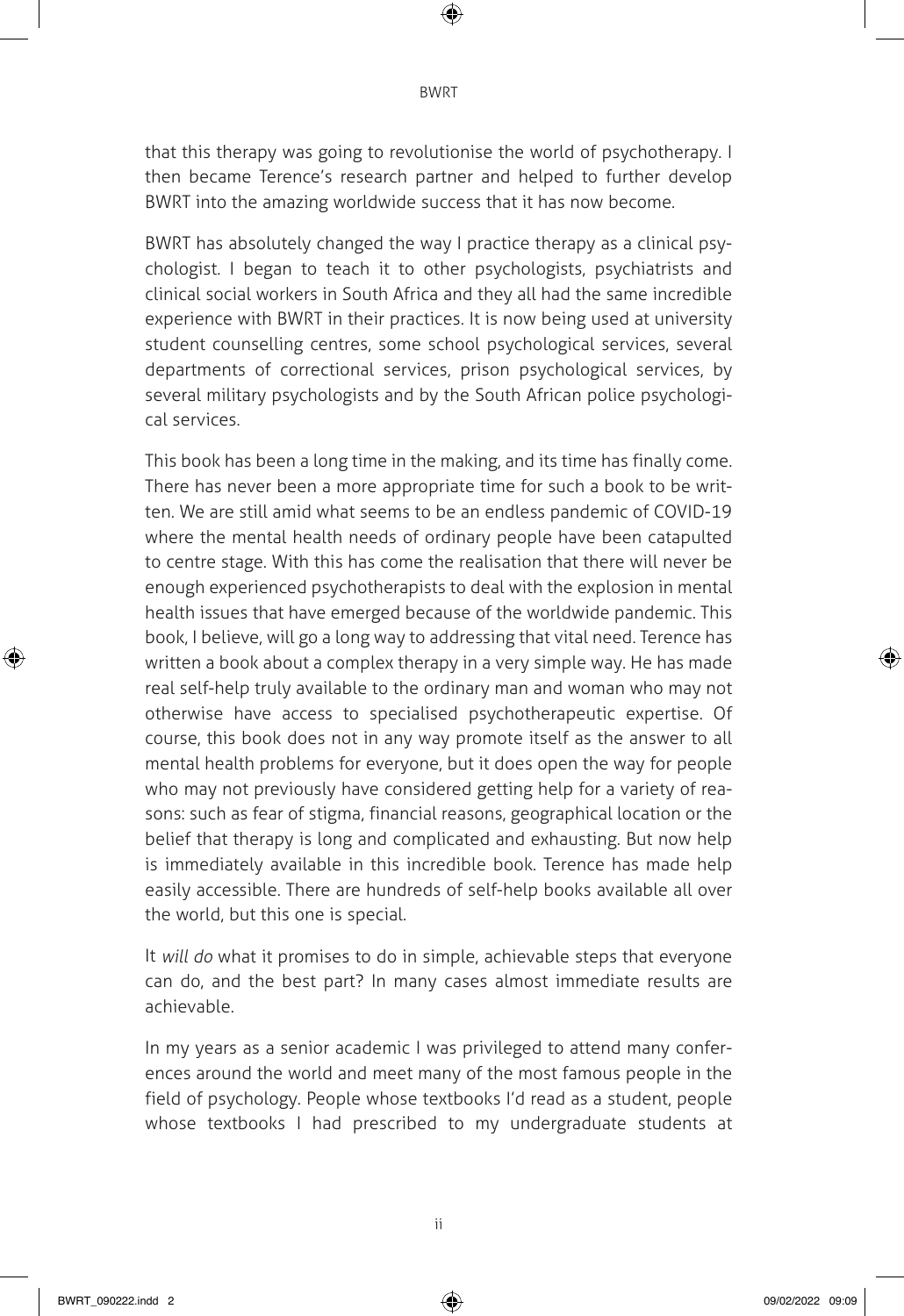university, people whose work I had taught to my master's students in psychology.

In my opinion Terence Watts is right up there with the best of them, and in many ways, better. The man is, in a word, a genius. This book is going to transform the self-help industry the way that BWRT has transformed the world of psychotherapy.

> Rafiq Lockhat, clinical psychologist Cape Town, South Africa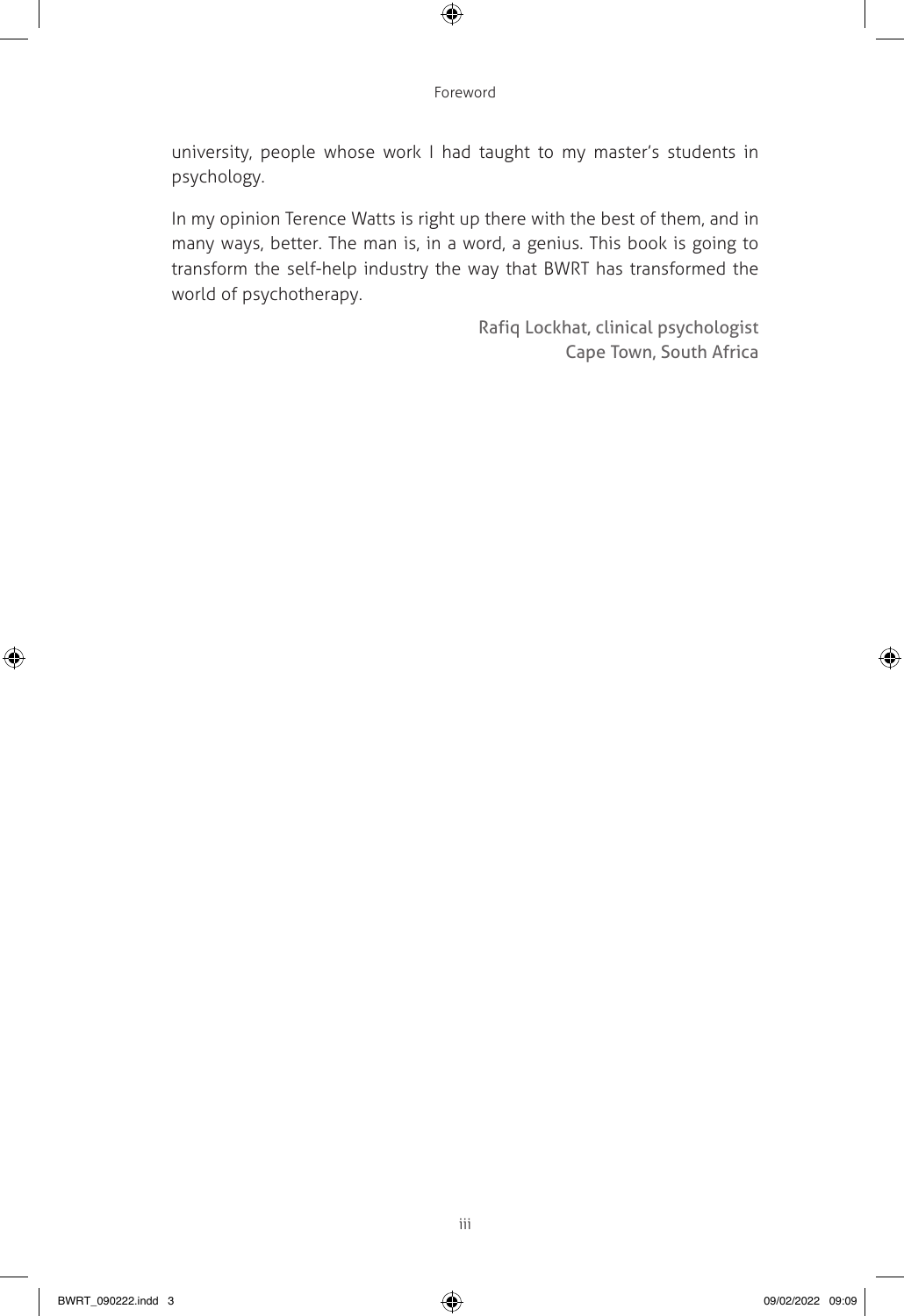# Acknowledgements

With much gratitude to Rafiq Lockhat, who became my research partner almost as soon as I had taught the process for the first time.

Thanks also to all the early pioneers of BWRT, whose unwavering support in the face of much initial scepticism was greatly valued.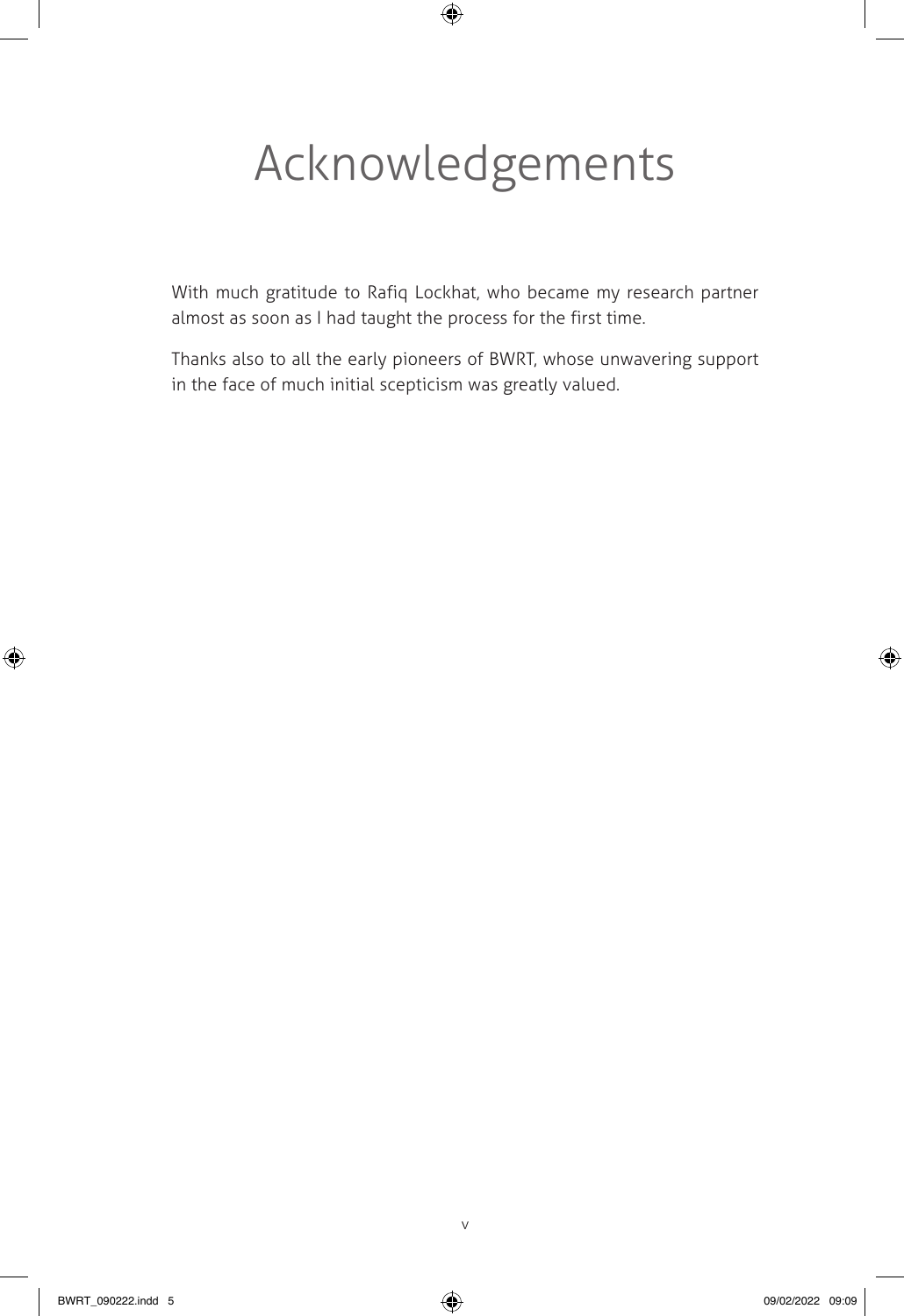## Contents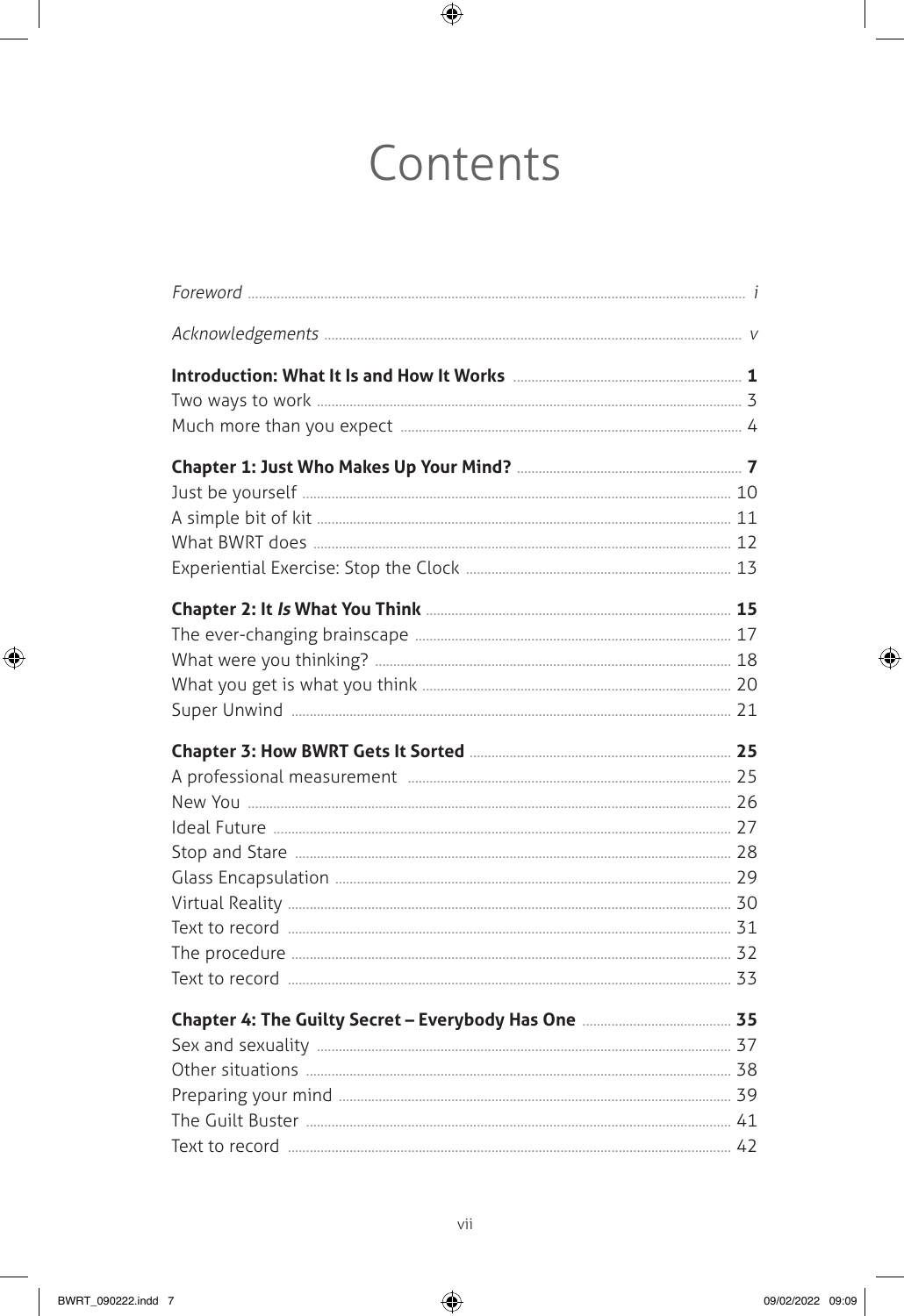#### **BWRT**

| Chapter 8: All About Anxiety <b>[2016]</b> Chapter 8: All About Anxiety <b>[2016]</b> 2016 |    |
|--------------------------------------------------------------------------------------------|----|
|                                                                                            |    |
|                                                                                            |    |
|                                                                                            |    |
|                                                                                            |    |
|                                                                                            |    |
|                                                                                            |    |
|                                                                                            |    |
|                                                                                            |    |
|                                                                                            |    |
|                                                                                            |    |
|                                                                                            | 89 |
|                                                                                            |    |
|                                                                                            |    |
|                                                                                            |    |
|                                                                                            |    |
|                                                                                            |    |
|                                                                                            |    |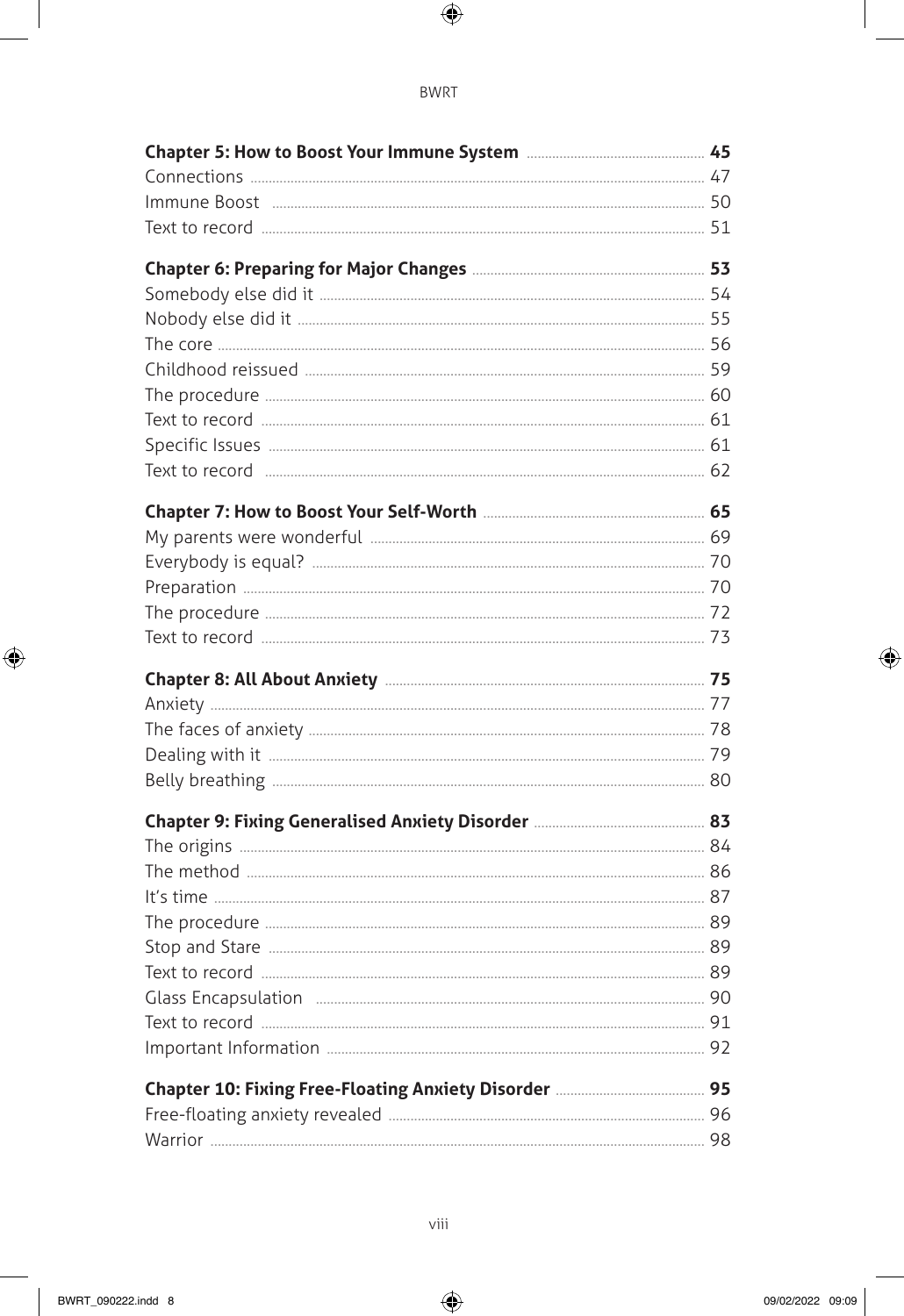| Chapter 14: Dealing with Mild to Moderate Depression  133 |  |
|-----------------------------------------------------------|--|
|                                                           |  |
|                                                           |  |
|                                                           |  |
|                                                           |  |
|                                                           |  |
|                                                           |  |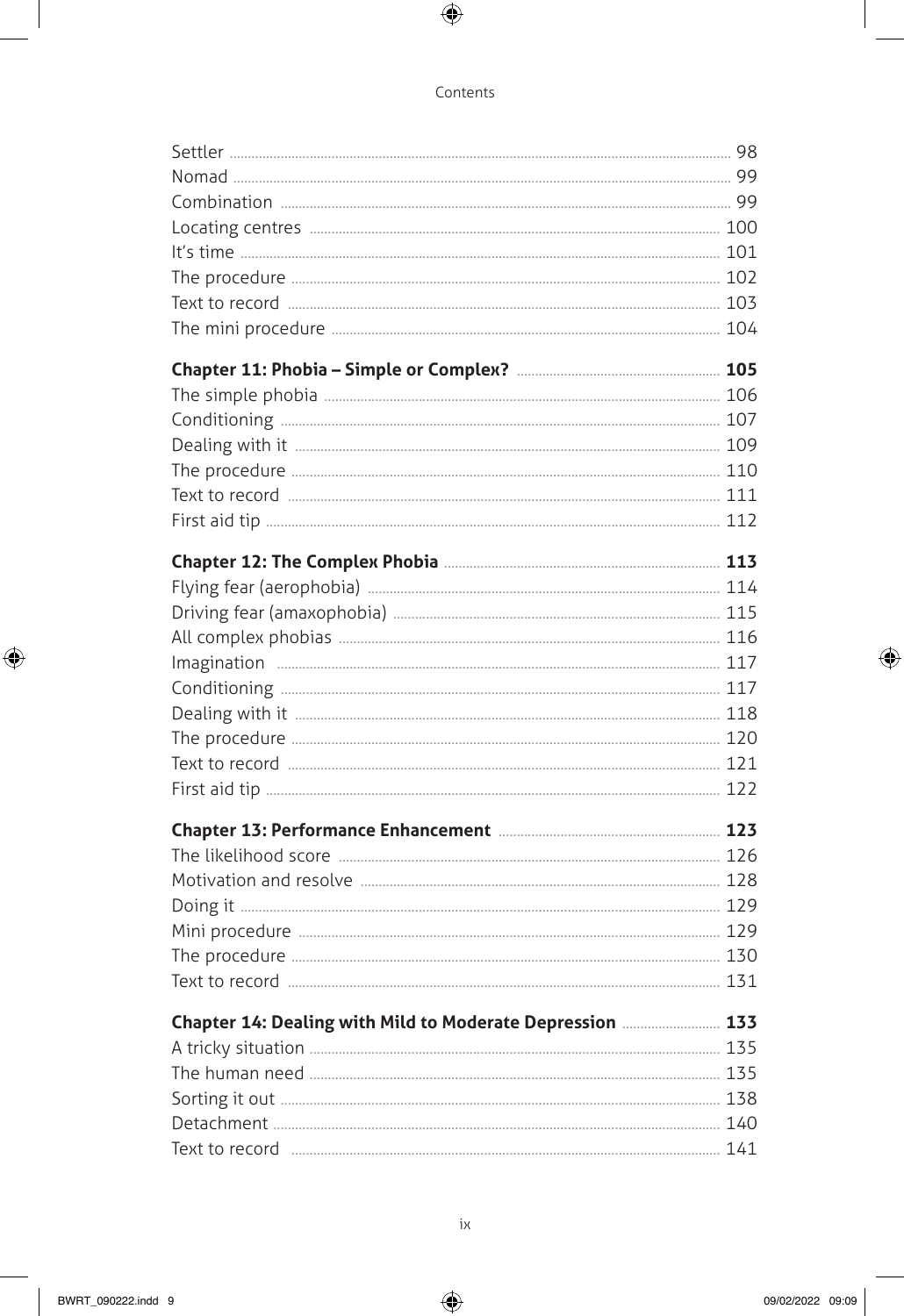#### **BWRT**

| Chapter 15: Complex Issues (1) <b>Manual Chapter 145</b>                    |  |
|-----------------------------------------------------------------------------|--|
|                                                                             |  |
|                                                                             |  |
|                                                                             |  |
|                                                                             |  |
| Chapter 16: Complex Issues (2) <b>Manual Chapter 16: Complex Issues</b> (2) |  |
|                                                                             |  |
|                                                                             |  |
|                                                                             |  |
|                                                                             |  |
|                                                                             |  |
|                                                                             |  |
|                                                                             |  |
|                                                                             |  |
|                                                                             |  |
|                                                                             |  |
|                                                                             |  |
|                                                                             |  |
|                                                                             |  |
|                                                                             |  |
|                                                                             |  |
|                                                                             |  |
|                                                                             |  |
|                                                                             |  |
|                                                                             |  |
|                                                                             |  |
|                                                                             |  |
|                                                                             |  |
|                                                                             |  |
|                                                                             |  |
|                                                                             |  |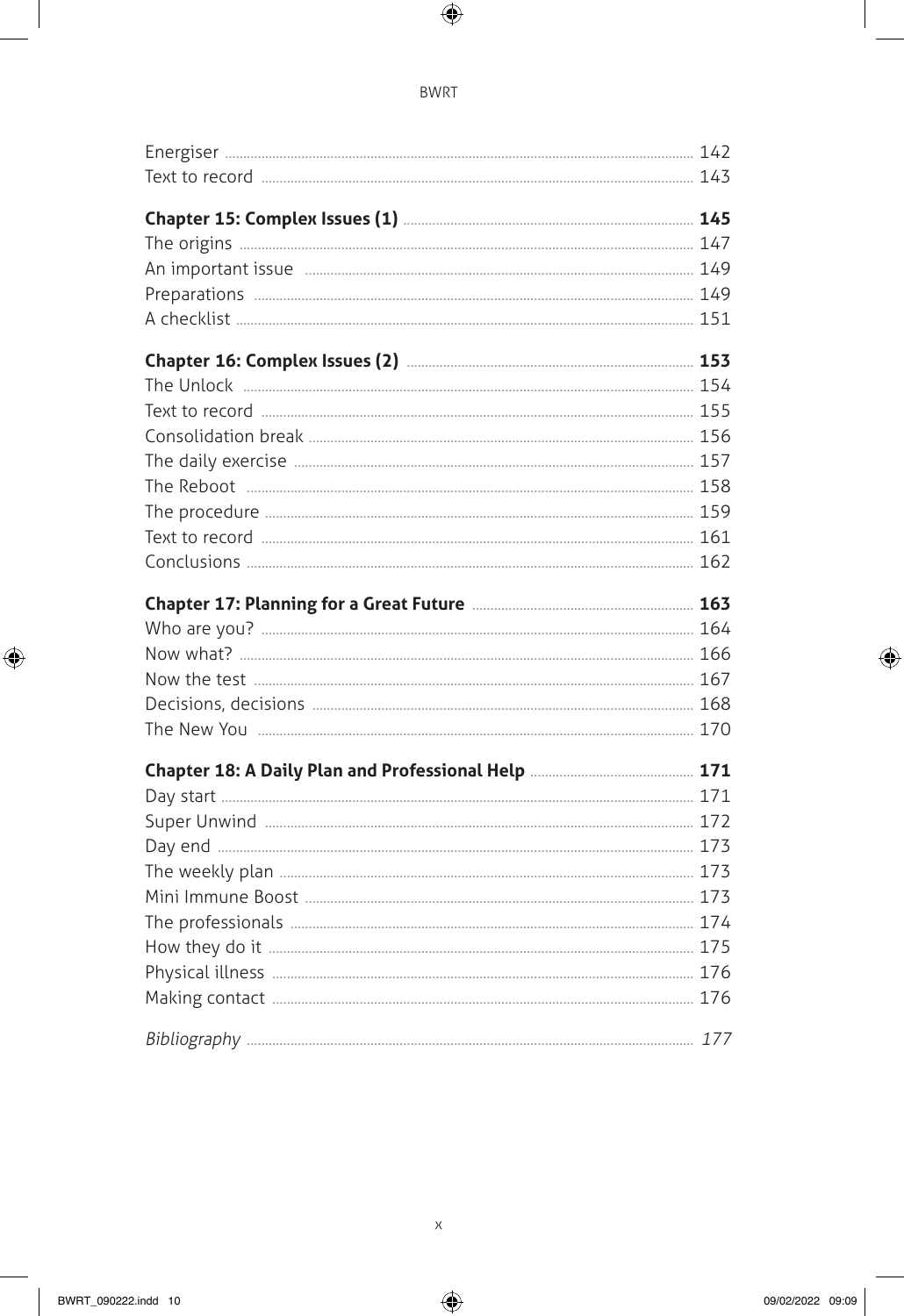

First, a disclaimer: BrainWorking Recursive Therapy (BWRT) was only taught for the first time in 2013 so is still, in therapy terms, very new. But from the beginning it has astounded all who have studied the training and as a result it has been eagerly adopted by thousands of clinical psychologists, psychiatrists, counsellors and other therapists worldwide, including professors of psychology. They are using it on an everyday basis, often in preference to any other therapy, to relieve suffering and, in many cases, save lives. It is also in use by some police and military because of its ability to rapidly resolve post traumatic stress disorder (PTSD).1

BWRT is a new process; it was initially met with scepticism, with therapists insisting there could be nothing in it that had not been taught before and that it could not possibly be as effective as was being claimed. It was first taught to a small group of professional therapists in October 2013, all of whom instantly recognised that it was something genuinely new and different and not just a rehash of one of the dozens – hundreds, probably – of other available therapies. They were impressed by the fact that BWRT is based strongly in science and evolutionary biology – and not only does it work, but, unlike the majority of other therapies, we also know exactly why it works. After that early beginning, the word spread quickly and now (in 2022) it is in worldwide use.

<sup>1</sup> See https://www.bwrt.org/ and https://bwrtsa.co.za/.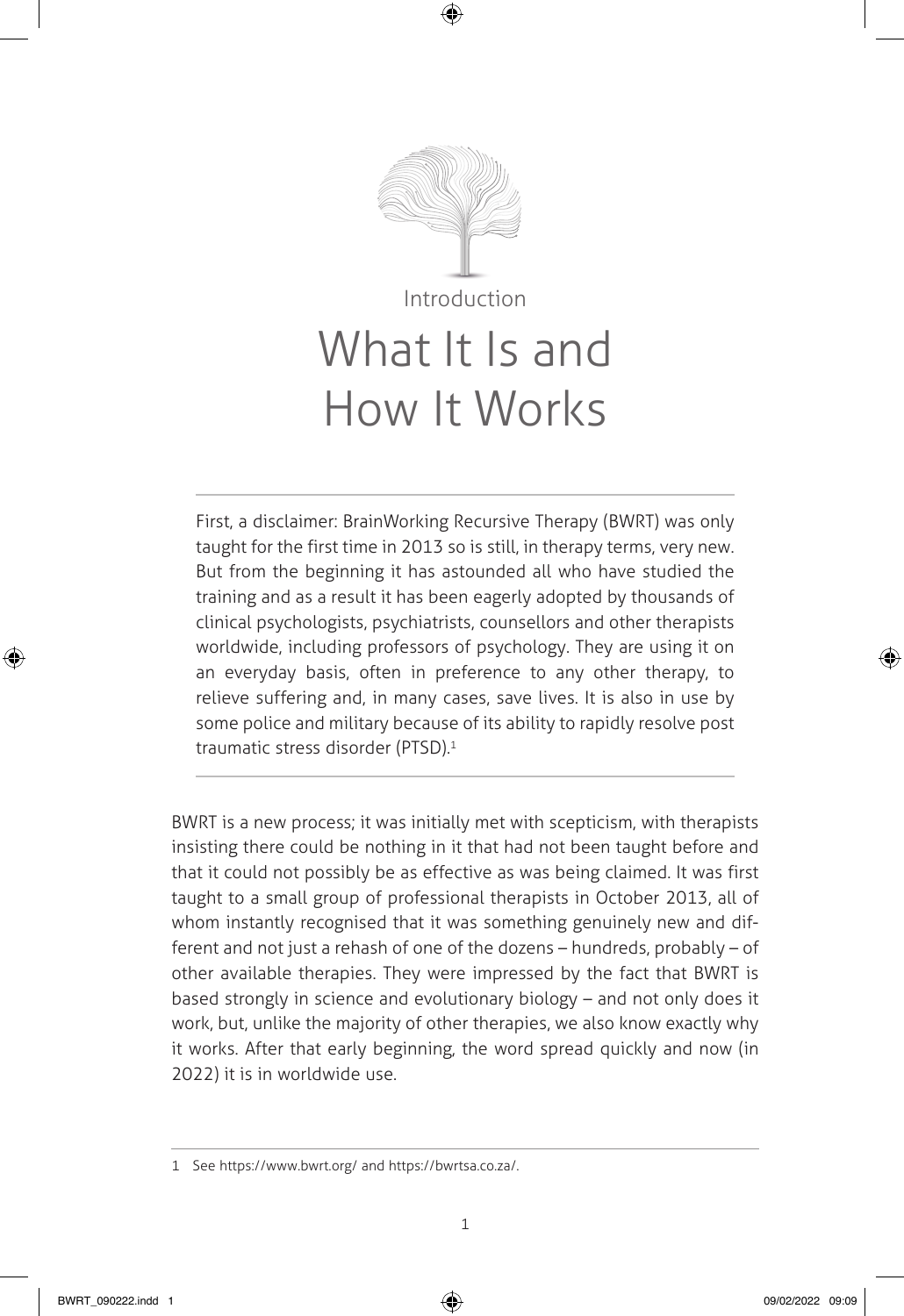And now you have a chance to use this cutting-edge therapy in the comfort of your own home.

To the uninitiated, or untrained, it can seem that BWRT is just a quick fix that fades over time because unless you find the initial sensitising event (often referred to as the ISE) the presenting problem will always return. And that is absolutely correct – as far as standard therapy models are concerned. These older therapies trawl through conscious thought, sometimes childhood, looking for anything that causes discomfort and then working on it; but those things don't actually exist in the mind, only appearing there when something triggers them into existence. BWRT, though, simply disables them at source. To give a simple analogy, if uncomfortable symptoms were like water flowing from a hose, older therapies seek to make the stream less powerful whereas BWRT simply turns off the tap.

You'll discover more about the way BWRT works and how it does so in Chapter 1. But first it's important to recognise that as good as this self-help is, it doesn't pretend to be as effective as if you had a session with a registered BWRT practitioner. There's actually a very sound reason for this. When you attend a session as a client, the practitioner does most of the work and all you have to do is relax and follow what they're saying; it's really very easy to get a super result in only one or two sessions for even quite complicated problems. Most of the time you would only have to tell them how you feel about something and how you would like to feel instead and they can get straight to work – you don't even have to tell them about anything you'd rather keep to yourself, either. But with the self-help model, you have to become both therapist and client at the same time; your brain is tasked with thinking of two things at once or switching quickly between them. Having said that, the special procedures provided in this book mean you will, more often than not, be able to do what BWRT does best: enable your brain to completely overwrite whatever problem you're experiencing with new information. You'll discover exactly how to create the perfect replacement information from your own thoughts and, because it's your own idea, your brain will happily accept it.

The sequence of therapy used in this book is identical to that which the professional therapist uses, though they employ slightly different techniques to enhance concentration and focus. Essentially, though, the routine is based around the same concepts: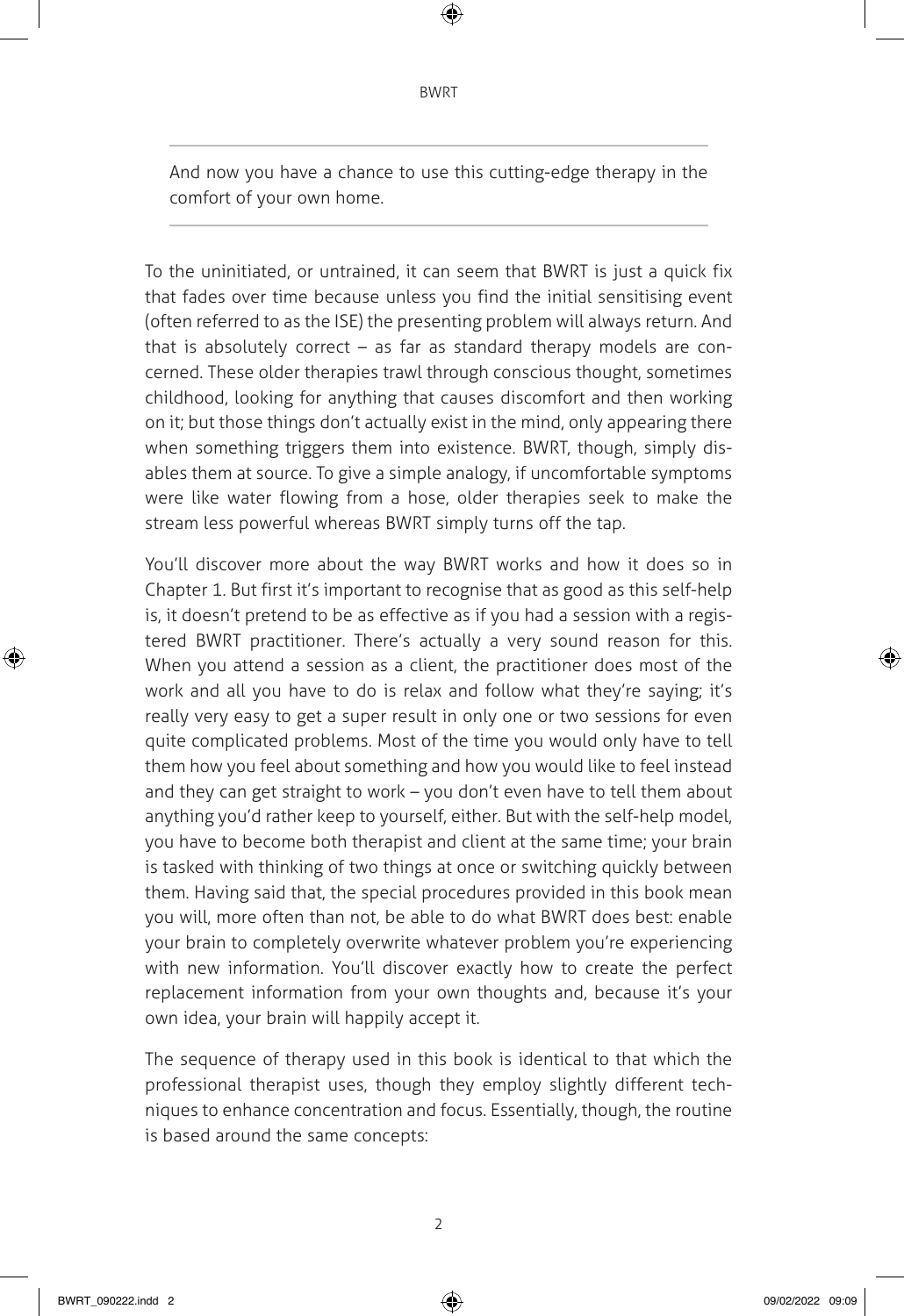- Bring the problem vividly to mind.
- Disable it within seconds (that really can happen when you know how).
- $\blacksquare$  Replace how it feels with how you want to feel.
- Create a high level of intensity to emphasise its importance.
- Show the brain a vivid future where the problem no longer exists.
- Create what's called a recursive loop to lock it all in place.
- Test and repeat if necessary.

There are several different life issues you can choose to work with, although you may, of course, decide to work on every single one of them. And it will get easier every time. You should always complete at least Chapters 1–6 before starting to work with any of the problems covered in the book, for two reasons: (1) you will gain a thorough understanding of how BWRT works; and (2) Chapters 4–6 in particular provide a solid framework upon which to base your new life. Also, at the end of Chapter 2, there's a special relaxing and stabilising routine you will need in order to finish each therapy procedure. It's called the Super Unwind and it's in two parts, each of which can be used separately.

### Two ways to work

Just like the professional version of BWRT, what you're learning in this book will provide a completely personalised therapy that is customised specifically to the way your brain and mind works. In each procedure, there's a full technical description of the 'events' techniques that are employed. One way to work is to just read through them carefully, giving your full attention to each step, and where it says something like 'Repeat steps 3–6 five more times' then do so with complete concentration. But it's inestimably better to do a little more to create a self-help therapy most closely resembling that of a professional environment, which will give you the best mental healthcare possible with self-help. This simply involves recording the procedure for whatever you want to sort out, exactly as it's written down in the text to record scripts in the book. You only need to do this once for any problem you want to fix. These are no ordinary therapy scripts, for two reasons:

1. BWRT is no ordinary therapy and lends itself to a specific structure. The structure and design are shown in more detail in the reading version before you get to the written script material. You don't have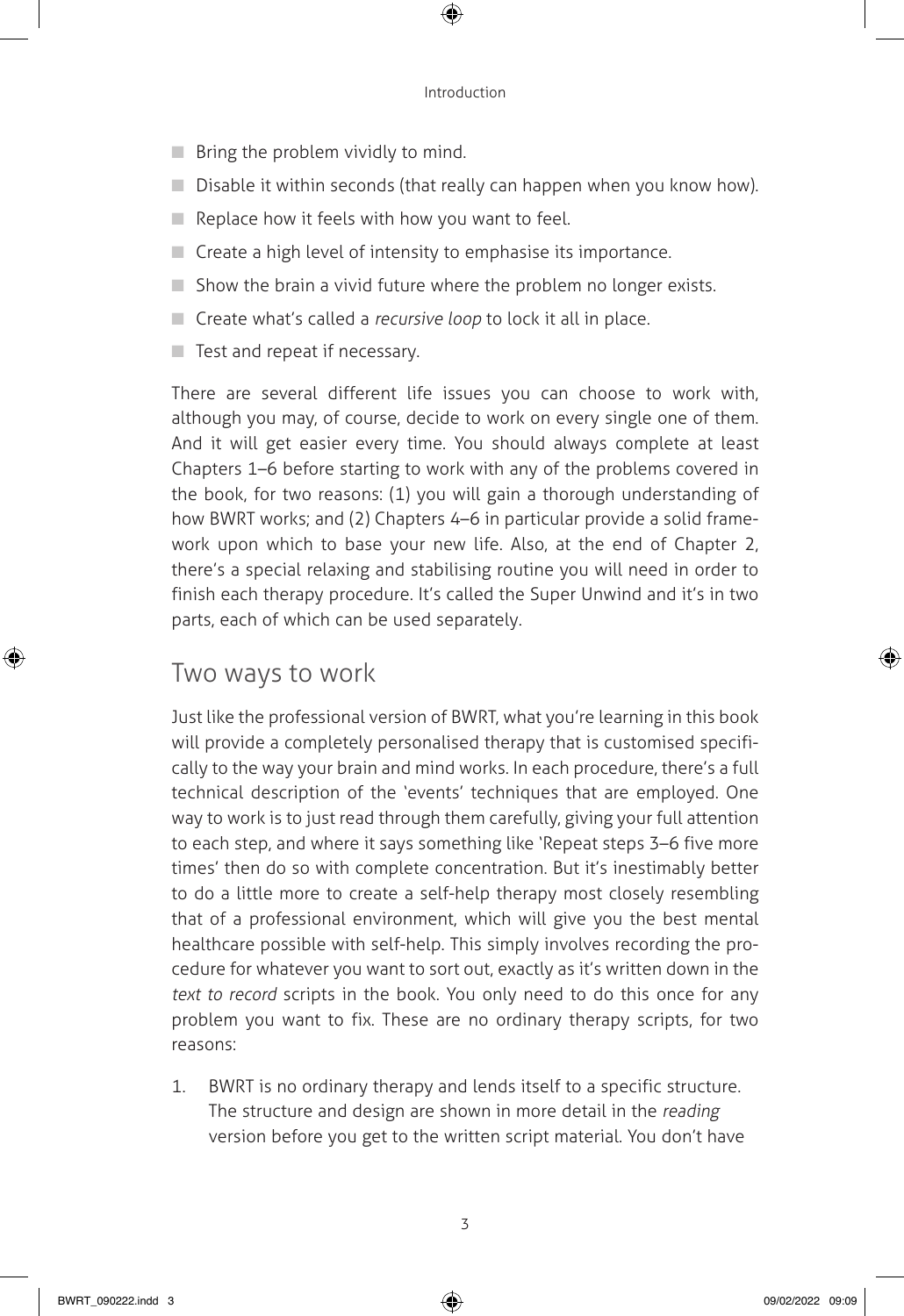to read the technical structure if you don't want to – you can just go directly to the *text to record* section and that will work perfectly.

2. The scripts are written in speaking style and personalised to fit your psyche and processes of thought exactly, making them ultra-effective. Always keep the volume normal, even where you're using emphasis, because loudness isn't necessary and doesn't actually work very well for BWRT.

Read the script into your mobile phone or digital recorder so that you can later sit back and follow along – ideally with your eyes closed to enhance concentration and imagination, just as you would within a professional setting. Everything is written up with clear instructions for you to follow, showing where you need emphasis and even explaining how to create the right atmosphere. You can change the wording a little if you need to make it sound more like the sort thing you might usually say (though it's not really necessary) – but if you decide to do that, be quite certain not to change the meaning, since the texts are carefully worded.

Quite often you'll be reading a series of statements five or six times, but it doesn't have to be word perfect, nor do you have to use a therapy-style voice – whatever your voice is like will be just fine (mistakes, stumbles, stutters and coughs included). Now, this might sound a bit strange since you'd expect it was important that everything was crystal clear, but it's not the words that do the job here – it's the concept behind them. You will have already primed a special part of the brain (discussed later in Chapter 1) with the concept while you were creating the procedure and the repetition of the words is just to reinforce the importance of it. When your alarm clock goes off, you don't think 'I'll just lie here for a few more minutes' or 'I must get up straight away today', even though you know that's what you're going to do. You're acting on the concept and that's exactly what will be happening with BWRT. It's another of the differences between this and other therapies, almost all of which rely on conscious understanding of what is being said. This is because they work through the higher part of the brain, while BWRT goes straight to the part that other therapies don't always reach.

## Much more than you expect

Because BWRT is so efficient, it can often do in one chapter what might take an entire book with the more standard forms of therapy – hence there are far more opportunities within these pages to improve your life than you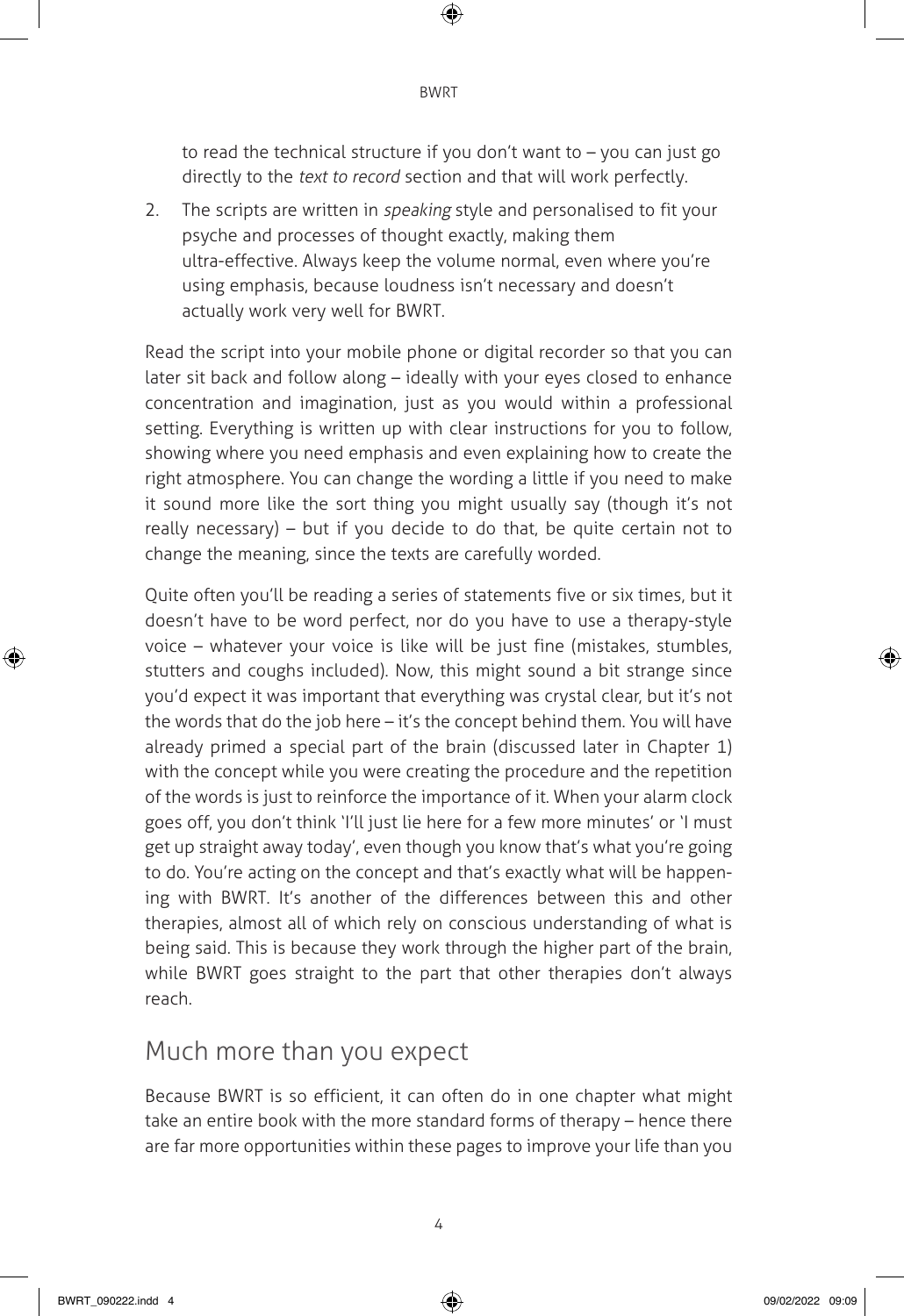might expect. In the beginning, you'll discover the how and why and after an experiential exercise to whet your appetite you'll find out about the what, which includes:

- Defusing the subconscious stress attached to secrets in the darkest corners of your mind (everybody has an embarrassing secret; you can still keep the secret but lose the embarrassment).
- Super-tuning your immune system to keep your body as healthy as it can be so you can enjoy life to the full.
- Preparing to get the very best out of the major changes you're going to make.
- Boosting your self-worth; what you've been taught about yourself shapes what you think about yourself – but a lot of it is fake news.
- Dealing with the aftermath of problems created during your early years and preparing for major change.
- $\blacksquare$  Understanding anxiety in all its different forms, why we have it and why we just don't need it most of the time.
- $\Box$  Banishing generalised anxiety disorder (GAD) for good this psychologically crippling disorder seems to find its way into everything.
- Getting a grip of free-floating anxiety and letting go of those anxious moments that seem to keep on popping up for no reason you can think of.
- Dealing with the simple phobia, even when it seems far from simple, and getting rid of it for good.
- $\blacksquare$  The complex phobia conundrum it might not even be a true phobia but BWRT can still fix it.
- $\blacksquare$  Performance enhancement harnessing the resources you thought you had but weren't sure how to find.
- $\Box$  Releasing mild to moderate depression via a two-step process that can amaze you with its ability to lift you out of the doldrums.
- $\Box$  Core identity issues covered in two chapters that show you how to let go of the you you're fed up with and adopt the perfect persona.
- Planning for the ideal future, now that light has been shone into the darkest corners of your mind and you can look where you're going.
- The daily maintenance plan; working with your inherited personality to make life even easier and how to find professional help if you need it.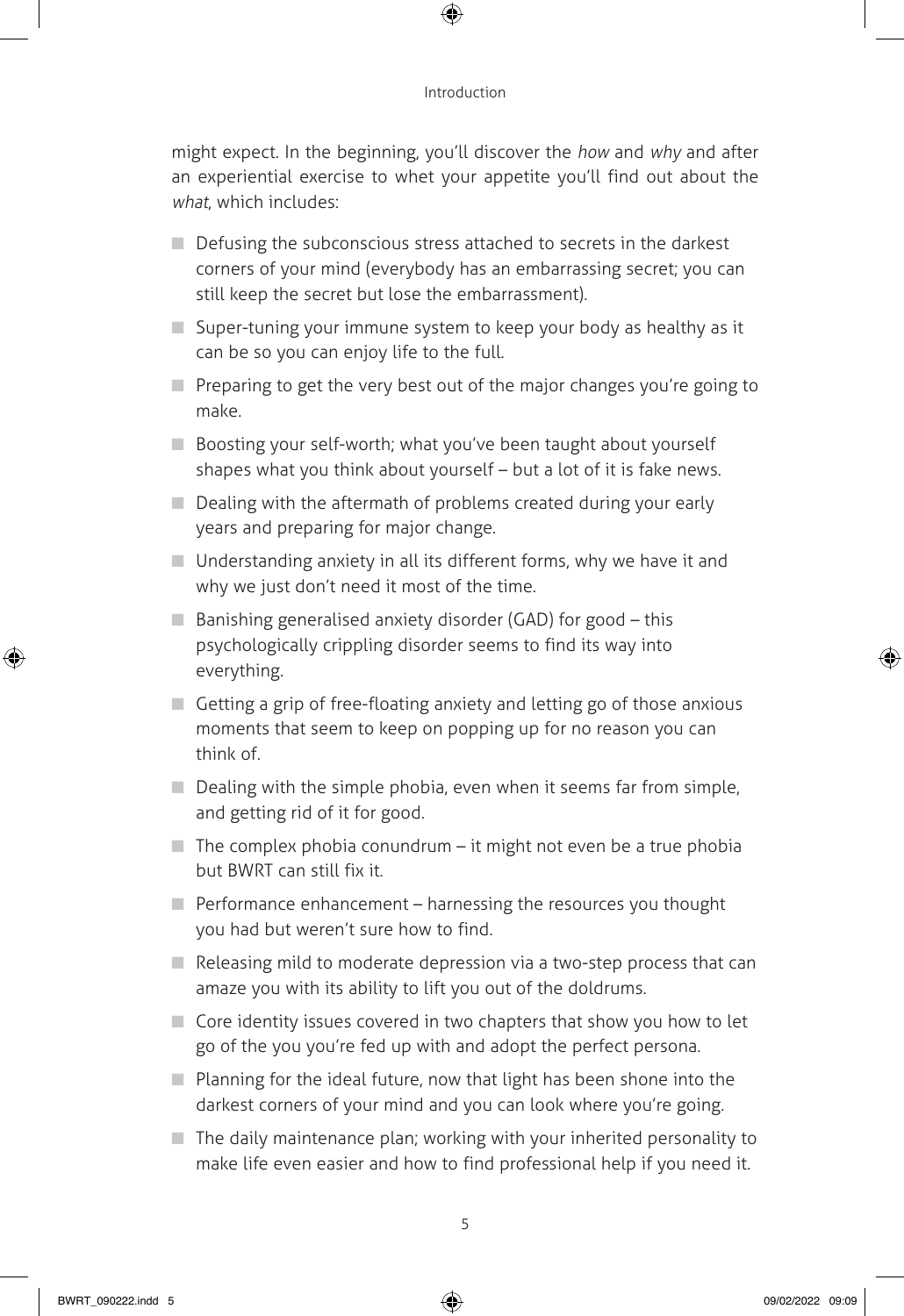There's a bit of ground to cover before you get to the process proper though, and a few exciting things to make sense of – so turn the page to Chapter 1 and let's get started.<sup>2</sup>

<sup>2</sup> For professional therapists

What you are reading in this book is based on the same process that the professional BWRT practitioner uses and achieves excellent results. But you will appreciate that it's been formulated specifically to get the best result within the boundaries of selfperception and the familiarity of one's own thought processes, voice patterns and cadences. For that reason it is highly recommended that you do not seek to use the material in this book as a therapist with a client, since the results are unpredictable. The professional routines work differently using material designed to entrain the processes of the deepest part of the client's psychology with an awareness of delivery from an authority source.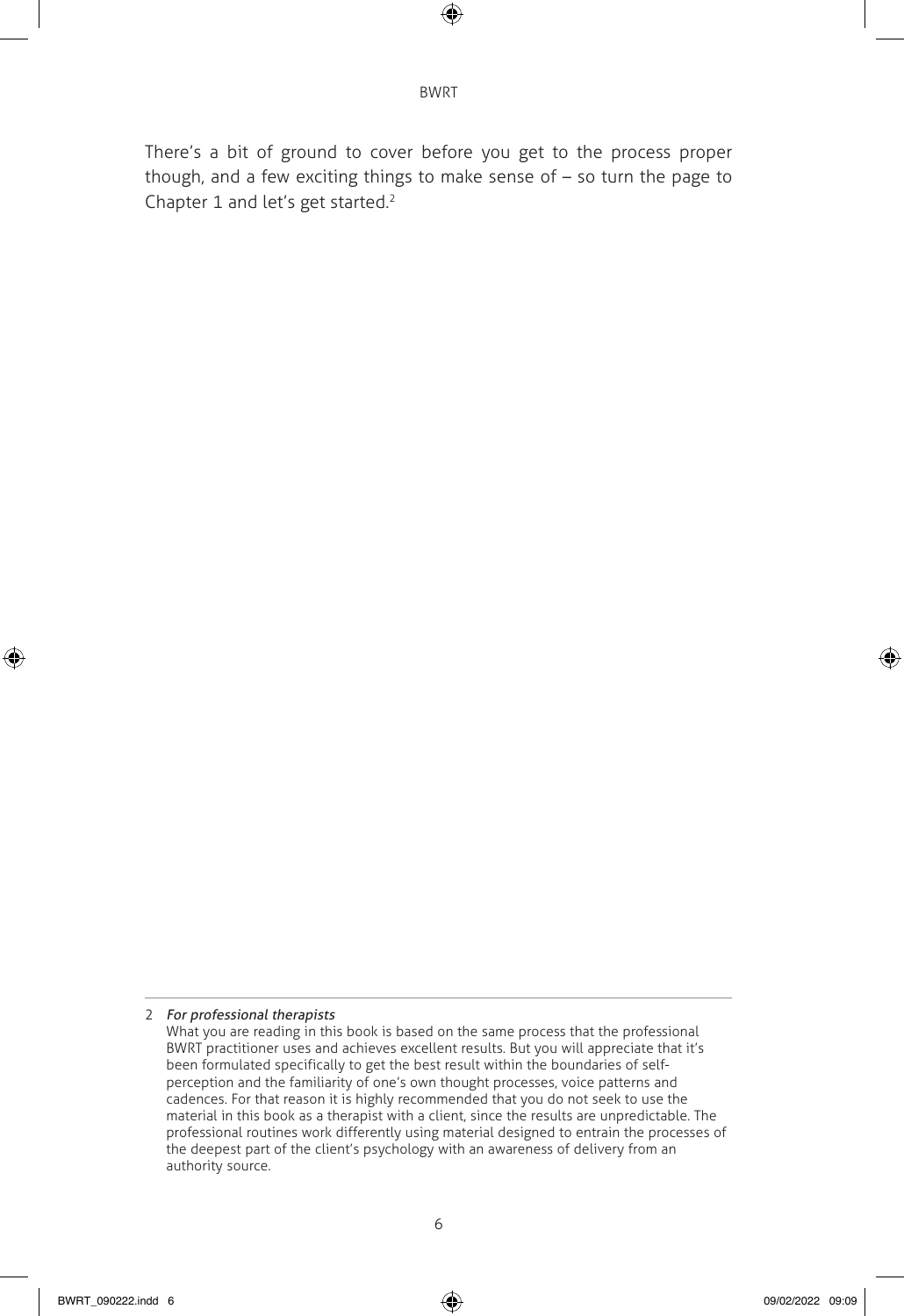

If you've skipped the introduction, please go back and read it  $$ otherwise some of what you find here and later will make no sense at all!

Ever knocked something off a shelf with one hand and caught it with the other without thinking? Even if you weren't quite quick enough, that other hand probably still gave it a shot before you knew it. You don't think about it and don't even know you're going to do it – and although it might not make much sense at this stage, you've just read about the key to almost every psychological problem you will ever experience; a special part of your brain starts to do stuff before you know it.

Now, you might think we're talking here about that rather mysterious entity, the subconscious. Well, there's a very odd truth about the subconscious – it doesn't actually exist, so you can't send your thoughts to the part of you that so many self-help books and various therapies need you to work with. You can think of your nose or your left big toe (and probably just did) but as soon as you try to think about the subconscious, you end up with either a dark mysterious place full of secrets that you don't even know about or a shadowy version of you that's not too keen on letting you know what's going on there – and even less keen on making permanent change.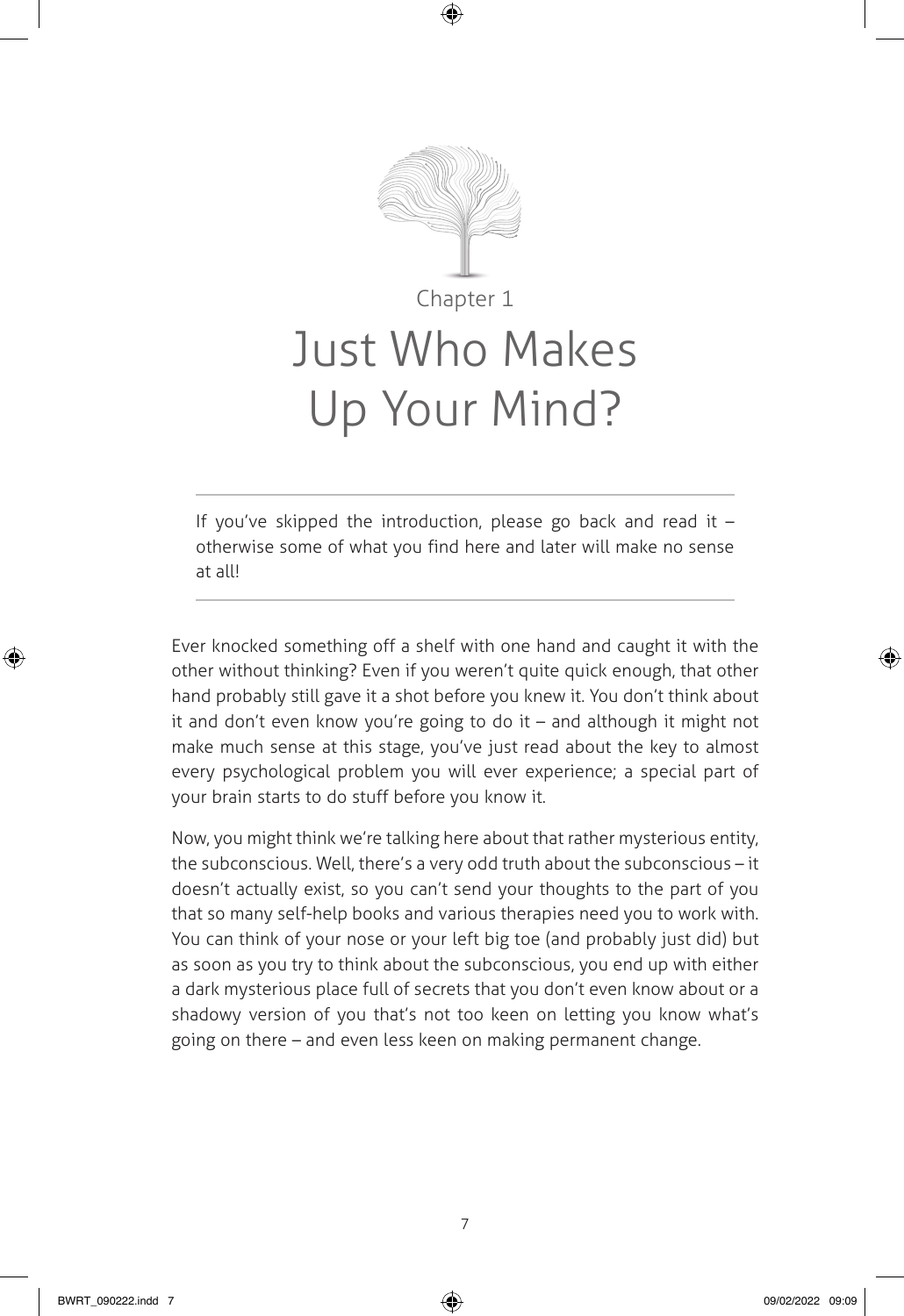The term subconscious was coined in 1889 by the French psychologist Pierre Janet<sup>1</sup> – probably to refer to the fact that there is definitely something going on in the psyche, beneath the level of conscious thought. Over the last 130-odd years it has become almost a buzz word for anything to do with uncomfortable or unwanted behaviour or thoughts because there was nothing better to call it. It's used as a matter of course by psychiatrists, psychologists and just about anybody interested in or working with the human mind. Nonetheless, it's really nothing more than an idea – a concept – and certainly not a physical part of the body that we can send our thoughts to or try to manipulate; and manipulation is definitely needed if you want to make huge and fast changes to the way you function in the world.

So, if it's not the subconscious that does all that under-the-counter stuff, what is it? Well, it's almost certainly a truly physical part of the body – the lizard brain, sometimes referred to as the reptilian complex (which this book will do from now on). This ancient part of the brain came into being, as far as anyone knows, over 600 million years ago, in some of the earliest animals on Earth. It was actually the only brain they had and it had to do absolutely everything: looking after the vital processes like circulation, respiration, digestion, body repairs and everything else. Back then, of course, everything else was pretty much just feeding and breeding – and staying alive in order to do more of the other two.

You might now be wondering what on earth this has to do with catching a vase you've just knocked off a shelf. Well, a lot more than you might think. You see, those early animals were creatures of instinct and nothing more. They lived or died by the accuracy of those instincts – it was nothing to do with weighing up a situation and assessing the best response. There wasn't time for any of that and survival depended purely on an instinctive response to a threat: run like the devil or fight like a demon; try to escape the enemy or try to kill it before it kills you. That bit of the brain is a lot older than conscious thought and far, far quicker. It was the first responder to life and all there was for well over 550 million years, during the later part of which evolution had seen to it that some animals had developed a more sophisticated process capable of a wider range of emotional responses. And then, only around 3 million years ago, the biggest part of the brain – the cerebral cortex – appeared, purportedly in the early humans. But that

<sup>1</sup> K. Bühler and G. Heim, Pierre Janets Konzeption des Unterbewussten [Pierre Janet's Conception of the Subconscious]. WÜrzburger medizinhistorische Mitteilungen 27 (2008): 24–62. Available at: https://pubmed.ncbi.nlm.nih.gov/19230366/.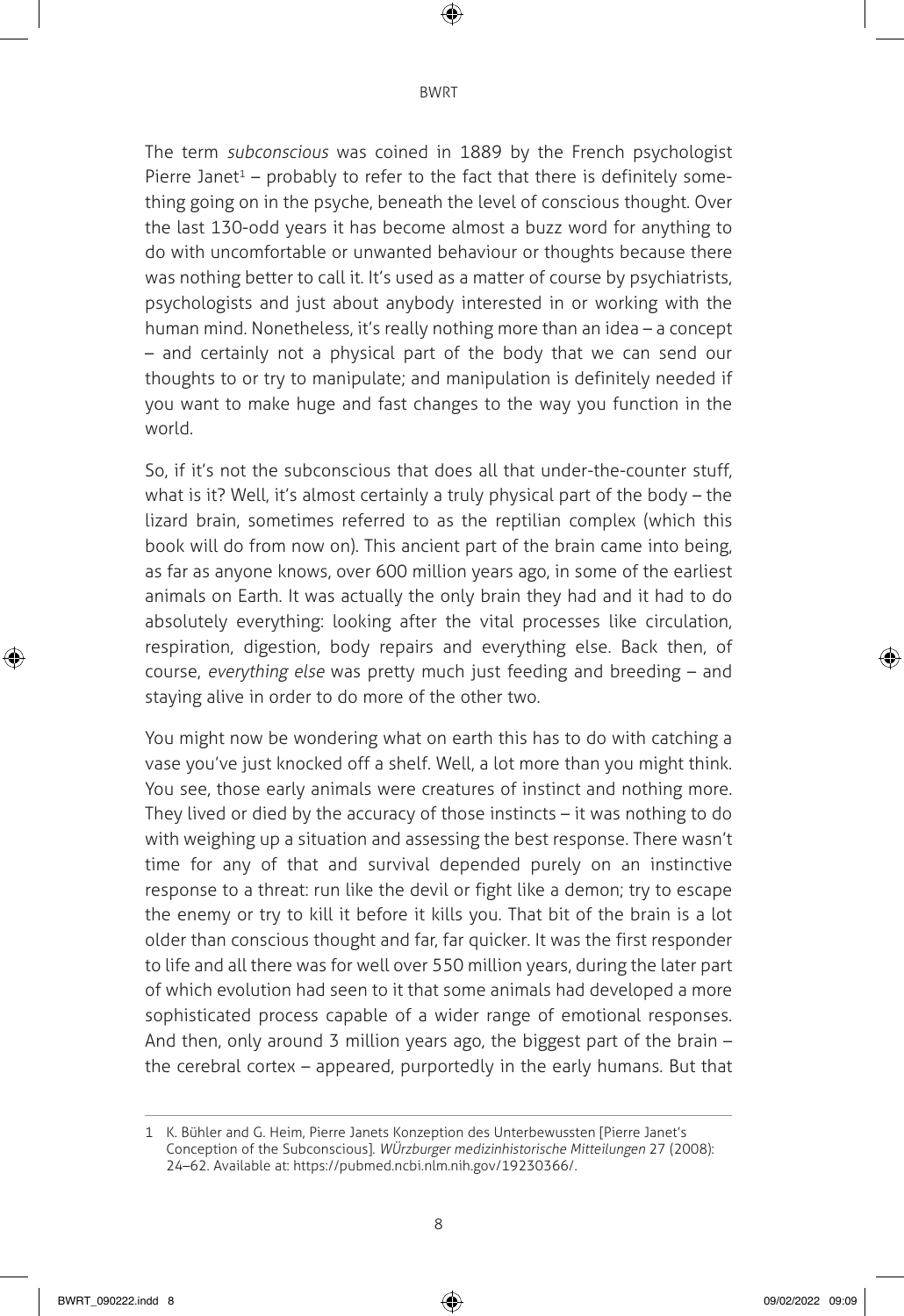reptilian complex still remains the first responder – it can't not, because evolution just doesn't dump anything that works, especially when it works as well as that early brain.

So, it's still there in all of us, checking our surroundings for threat 24/7 just as it always has done. But it does something else, too. It learns how we respond to repeated actions and creates an instinctive response that it will automatically trigger when it recognises the relevant pattern of events or circumstances. That response is activated immediately, just as it would have been with those early animals millions of years ago. But the brain doesn't work anywhere near as fast as you might imagine and we don't become aware of what's going on until about half a second later, by which time it's already happening and we've saved that vase from smashing to bits. Later, we refer to that half-second as the cognitive gap and it's there that we make changes.

Of course, if that bit of the brain has triggered anxiety (or any other unwanted response) for some reason, it will already be happening by the time we become aware of it – which is exactly why it can be so difficult to get control of. And as to why it would do that, it's because it recognised something that used to be a threat; it might not be so now, but nobody told the reptilian complex that. There are many other responses but they all come down to the same thing: that reptilian complex has spotted a pattern to which it has a response that must be activated because it's there.

What this means is that you don't have free will in the way you usually think of it. Just about everything in your conscious mind has been processed and acted upon before you're aware of it by that reptilian complex.

You don't have free will, but you do have free won't. What this means is that you can sometimes decide not to act on an instinctive reaction (so you decide not to eat that scrumptious-looking cream cake) but you can't stop the urge from occurring in the first place. The reptilian complex has learned that you love cream cakes and so the urge to eat it pops up immediately – and it might be swiftly followed by a determination not to because the reptilian complex has also learned that you don't want to respond to that first urge. And in case you're wondering, the first urge has to occur so that the second one, of determination, can arise because it has linked them together.